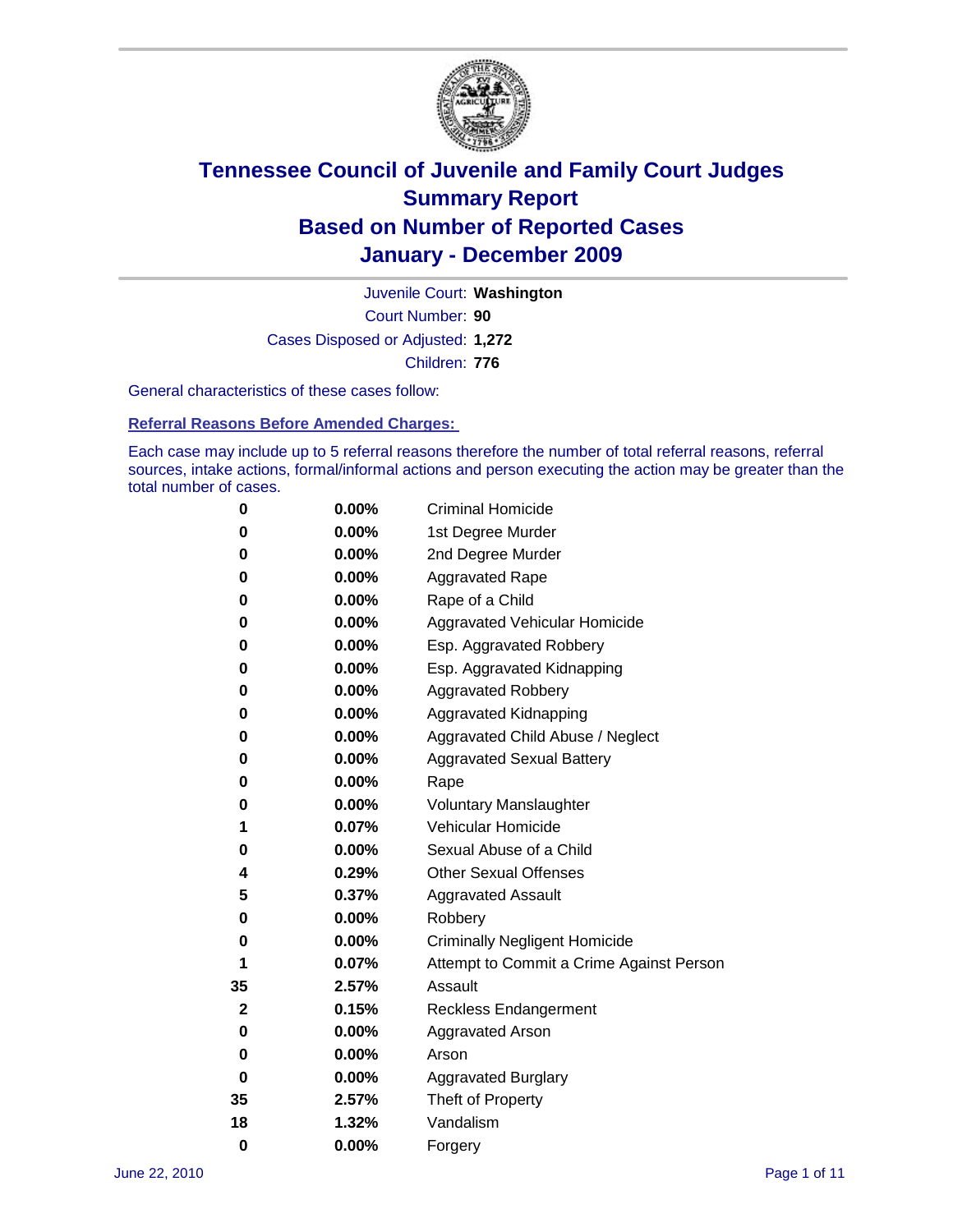

Court Number: **90** Juvenile Court: **Washington** Cases Disposed or Adjusted: **1,272** Children: **776**

#### **Referral Reasons Before Amended Charges:**

Each case may include up to 5 referral reasons therefore the number of total referral reasons, referral sources, intake actions, formal/informal actions and person executing the action may be greater than the total number of cases.

| $\pmb{0}$    | 0.00%    | <b>Worthless Checks</b>                                     |
|--------------|----------|-------------------------------------------------------------|
| 0            | 0.00%    | Illegal Possession / Fraudulent Use of Credit / Debit Cards |
| 12           | 0.88%    | <b>Burglary</b>                                             |
| 9            | 0.66%    | Unauthorized Use of a Vehicle                               |
| 0            | $0.00\%$ | <b>Cruelty to Animals</b>                                   |
| $\bf{0}$     | 0.00%    | Sale of Controlled Substances                               |
| 12           | 0.88%    | <b>Other Drug Offenses</b>                                  |
| 22           | 1.62%    | Possession of Controlled Substances                         |
| $\mathbf 0$  | $0.00\%$ | <b>Criminal Attempt</b>                                     |
| 0            | 0.00%    | Carrying Weapons on School Property                         |
| 3            | 0.22%    | Unlawful Carrying / Possession of a Weapon                  |
| 7            | 0.51%    | <b>Evading Arrest</b>                                       |
| 3            | 0.22%    | Escape                                                      |
| 1            | 0.07%    | Driving Under Influence (DUI)                               |
| 21           | 1.54%    | Possession / Consumption of Alcohol                         |
| $\mathbf{2}$ | 0.15%    | Resisting Stop, Frisk, Halt, Arrest or Search               |
| 0            | $0.00\%$ | <b>Aggravated Criminal Trespass</b>                         |
| 1            | 0.07%    | Harassment                                                  |
| $\pmb{0}$    | 0.00%    | Failure to Appear                                           |
| 5            | 0.37%    | Filing a False Police Report                                |
| 0            | 0.00%    | Criminal Impersonation                                      |
| 1            | 0.07%    | <b>Disorderly Conduct</b>                                   |
| 4            | 0.29%    | <b>Criminal Trespass</b>                                    |
| 9            | 0.66%    | Public Intoxication                                         |
| 0            | $0.00\%$ | Gambling                                                    |
| 132          | 9.70%    | Traffic                                                     |
| 0            | $0.00\%$ | Local Ordinances                                            |
| 0            | $0.00\%$ | Violation of Wildlife Regulations                           |
| 0            | $0.00\%$ | Contempt of Court                                           |
| 49           | 3.60%    | Violation of Probation                                      |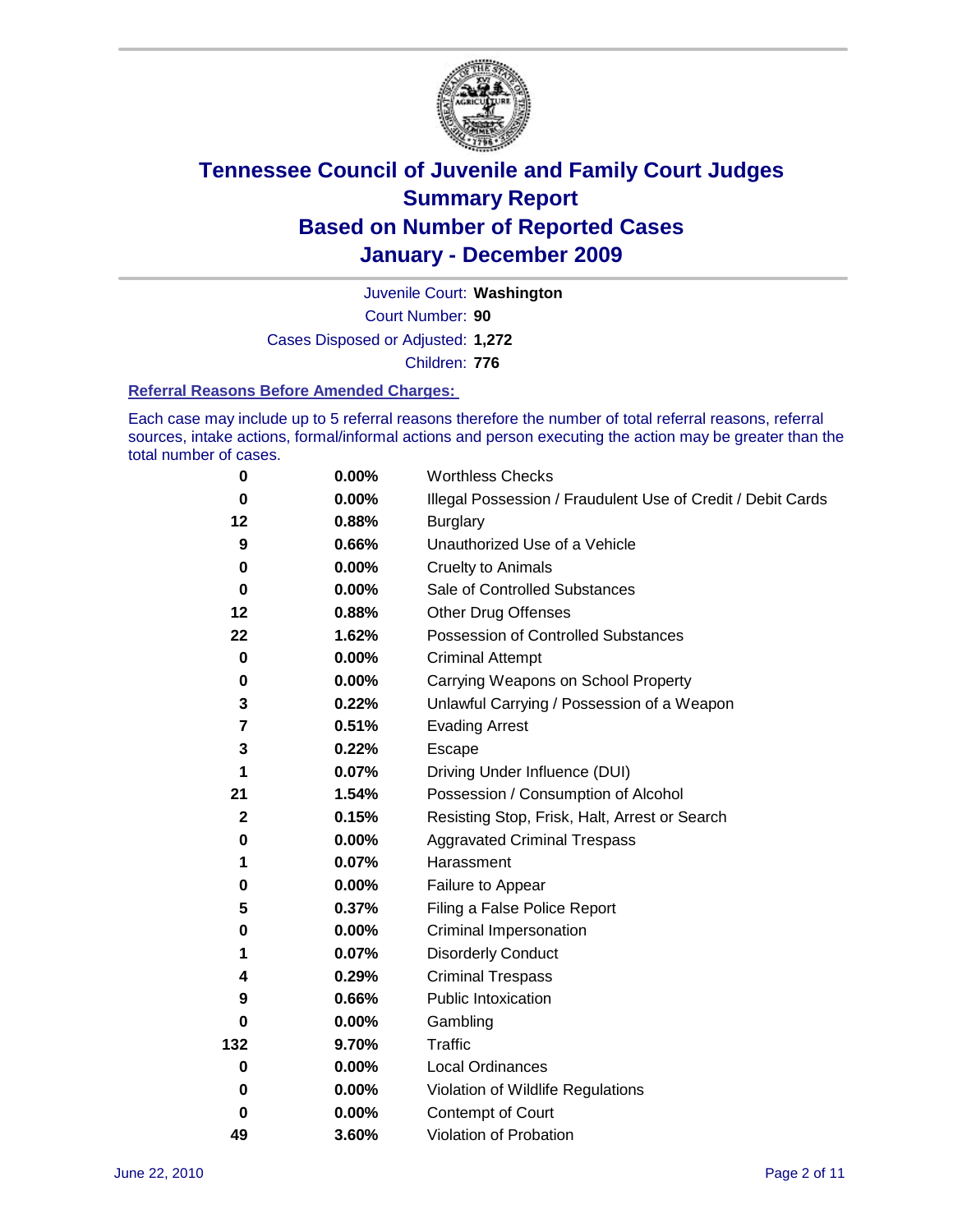

Court Number: **90** Juvenile Court: **Washington** Cases Disposed or Adjusted: **1,272** Children: **776**

#### **Referral Reasons Before Amended Charges:**

Each case may include up to 5 referral reasons therefore the number of total referral reasons, referral sources, intake actions, formal/informal actions and person executing the action may be greater than the total number of cases.

| $\mathbf{2}$            | 0.15%    | <b>Violation of Aftercare</b>          |
|-------------------------|----------|----------------------------------------|
| 21                      | 1.54%    | <b>Unruly Behavior</b>                 |
| 22                      | 1.62%    | Truancy                                |
| $\overline{\mathbf{4}}$ | 0.29%    | In-State Runaway                       |
| $\mathbf 0$             | $0.00\%$ | Out-of-State Runaway                   |
| 71                      | 5.22%    | Possession of Tobacco Products         |
| $\mathbf 0$             | $0.00\%$ | Violation of a Valid Court Order       |
| 14                      | 1.03%    | <b>Violation of Curfew</b>             |
| 0                       | $0.00\%$ | Sexually Abused Child                  |
| $\mathbf 0$             | $0.00\%$ | <b>Physically Abused Child</b>         |
| 31                      | 2.28%    | Dependency / Neglect                   |
| 11                      | 0.81%    | <b>Termination of Parental Rights</b>  |
| 14                      | 1.03%    | <b>Violation of Pretrial Diversion</b> |
| 0                       | $0.00\%$ | Violation of Informal Adjustment       |
| 630                     | 46.29%   | <b>Judicial Review</b>                 |
| 0                       | $0.00\%$ | <b>Administrative Review</b>           |
| 0                       | $0.00\%$ | <b>Foster Care Review</b>              |
| 108                     | 7.94%    | Custody                                |
| 7                       | 0.51%    | Visitation                             |
| 6                       | 0.44%    | Paternity / Legitimation               |
| 1                       | 0.07%    | <b>Child Support</b>                   |
| 0                       | $0.00\%$ | <b>Request for Medical Treatment</b>   |
| 0                       | 0.00%    | <b>Consent to Marry</b>                |
| 25                      | 1.84%    | Other                                  |
| 1,361                   | 100.00%  | <b>Total Referrals</b>                 |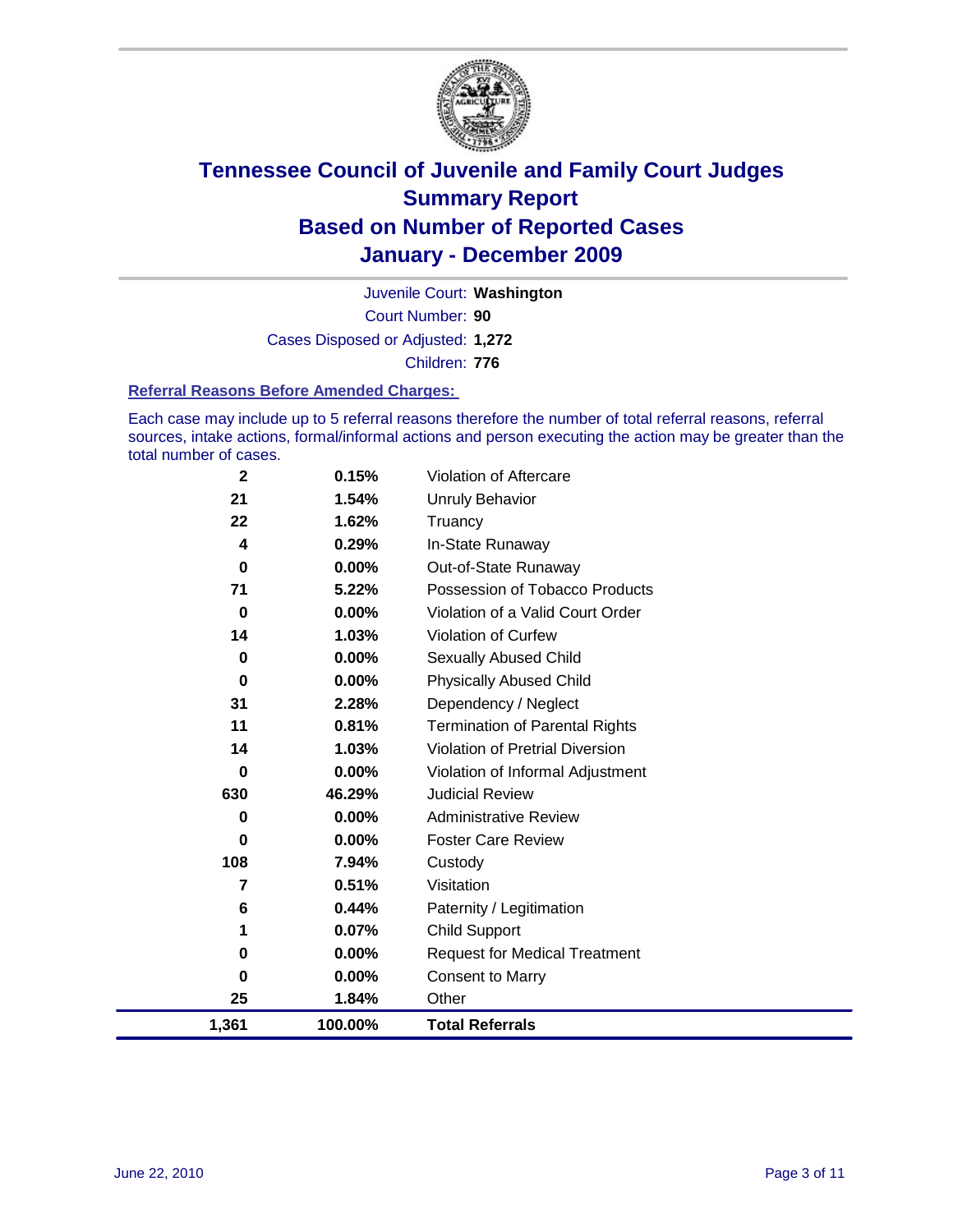

| 1,361                      | 100.00%                           | <b>Total Referral Sources</b>     |  |
|----------------------------|-----------------------------------|-----------------------------------|--|
| 13                         | 0.96%                             | Other                             |  |
| $\bf{0}$                   | 0.00%                             | Unknown                           |  |
| 0                          | 0.00%                             | Hospital                          |  |
| 0                          | $0.00\%$                          | Child & Parent                    |  |
| 9                          | 0.66%                             | Victim                            |  |
| 24                         | 1.76%                             | <b>Other Court</b>                |  |
| 0                          | $0.00\%$                          | Social Agency                     |  |
| 611                        | 44.89%                            | <b>Court Staff</b>                |  |
| $\bf{0}$                   | $0.00\%$                          | <b>District Attorney's Office</b> |  |
| 0                          | 0.00%                             | <b>Other State Department</b>     |  |
| 110                        | 8.08%                             | <b>DCS</b>                        |  |
| $\mathbf{2}$               | 0.15%                             | <b>CSA</b>                        |  |
| 98                         | 7.20%                             | School                            |  |
| 0                          | $0.00\%$                          | Self                              |  |
| 70                         | 5.14%                             | <b>Relatives</b>                  |  |
| 61                         | 4.48%                             | Parents                           |  |
| 363                        | 26.67%                            | Law Enforcement                   |  |
| <b>Referral Sources: 1</b> |                                   |                                   |  |
|                            |                                   | Children: 776                     |  |
|                            | Cases Disposed or Adjusted: 1,272 |                                   |  |
|                            | Court Number: 90                  |                                   |  |
| Juvenile Court: Washington |                                   |                                   |  |
|                            |                                   |                                   |  |

### **Age of Child at Referral: 2**

| 0   | 0.00%  | <b>Unknown</b>     |
|-----|--------|--------------------|
| 1   | 0.13%  | Ages 19 and Over   |
| 228 | 29.38% | Ages 17 through 18 |
| 303 | 39.05% | Ages 15 through 16 |
| 71  | 9.15%  | Ages 13 through 14 |
| 32  | 4.12%  | Ages 11 through 12 |
| 141 | 18.17% | Ages 10 and Under  |
|     |        |                    |

<sup>1</sup> If different than number of Referral Reasons (1361), verify accuracy of your court's data.

<sup>2</sup> One child could be counted in multiple categories, verify accuracy of your court's data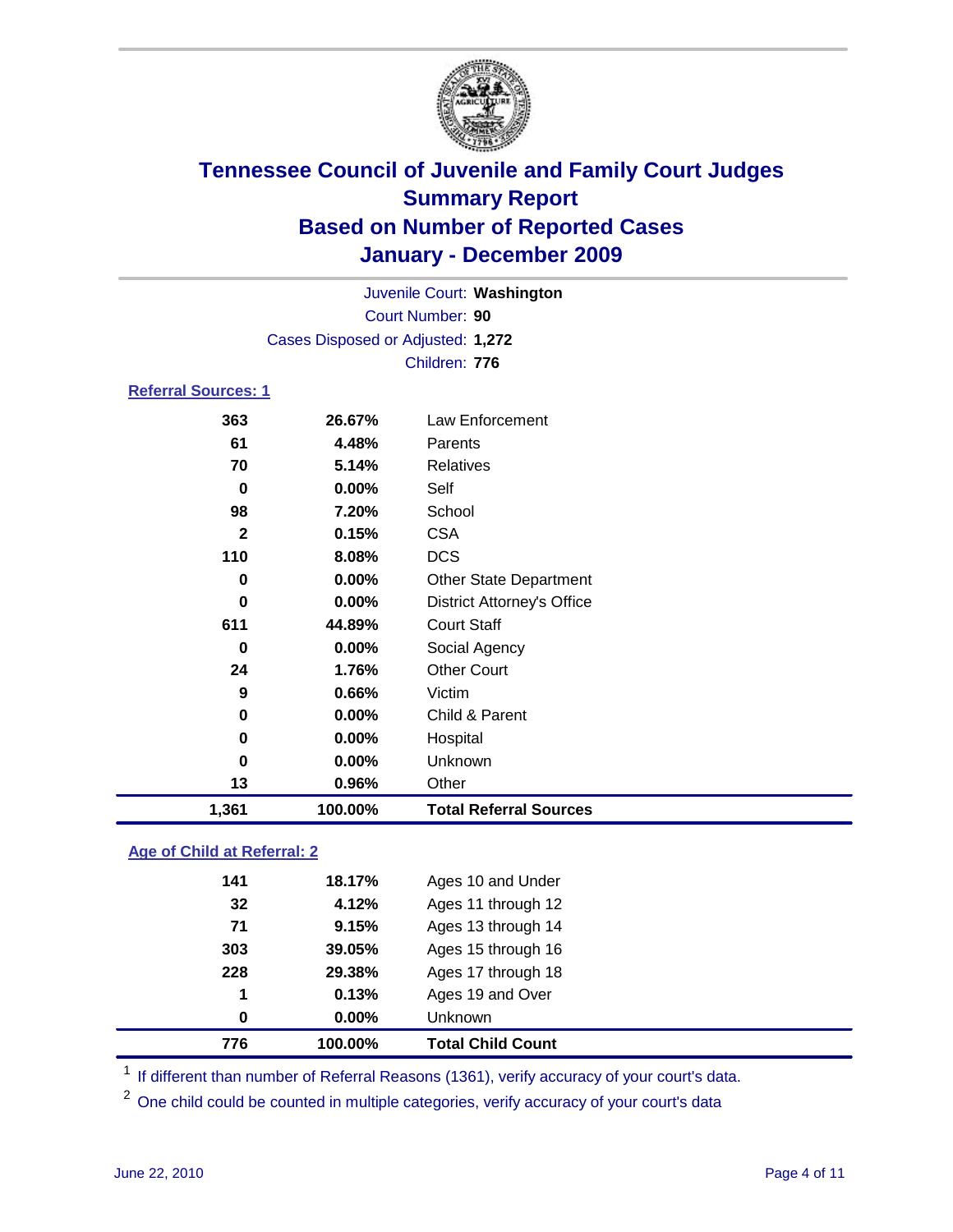

| Juvenile Court: Washington              |                                   |                          |  |  |
|-----------------------------------------|-----------------------------------|--------------------------|--|--|
| Court Number: 90                        |                                   |                          |  |  |
|                                         | Cases Disposed or Adjusted: 1,272 |                          |  |  |
|                                         |                                   | Children: 776            |  |  |
| Sex of Child: 1                         |                                   |                          |  |  |
| 475                                     | 61.21%                            | Male                     |  |  |
| 300                                     | 38.66%                            | Female                   |  |  |
| 1                                       | 0.13%                             | Unknown                  |  |  |
| 776                                     | 100.00%                           | <b>Total Child Count</b> |  |  |
| Race of Child: 1                        |                                   |                          |  |  |
| 763                                     | 98.32%                            | White                    |  |  |
| 5                                       | 0.64%                             | African American         |  |  |
| $\mathbf 0$                             | 0.00%                             | <b>Native American</b>   |  |  |
| 0                                       | 0.00%                             | Asian                    |  |  |
| 6                                       | 0.77%                             | Mixed                    |  |  |
| $\mathbf 2$                             | 0.26%                             | Unknown                  |  |  |
| 776                                     | 100.00%                           | <b>Total Child Count</b> |  |  |
| <b>Hispanic Origin: 1</b>               |                                   |                          |  |  |
| 18                                      | 2.32%                             | Yes                      |  |  |
| 755                                     | 97.29%                            | <b>No</b>                |  |  |
| 3                                       | 0.39%                             | Unknown                  |  |  |
| 776                                     | 100.00%                           | <b>Total Child Count</b> |  |  |
| <b>School Enrollment of Children: 1</b> |                                   |                          |  |  |
| 684                                     | 88.14%                            | Yes                      |  |  |
| 88                                      | 11.34%                            | <b>No</b>                |  |  |
| 4                                       | 0.52%                             | Unknown                  |  |  |
| 776                                     | 100.00%                           | <b>Total Child Count</b> |  |  |

One child could be counted in multiple categories, verify accuracy of your court's data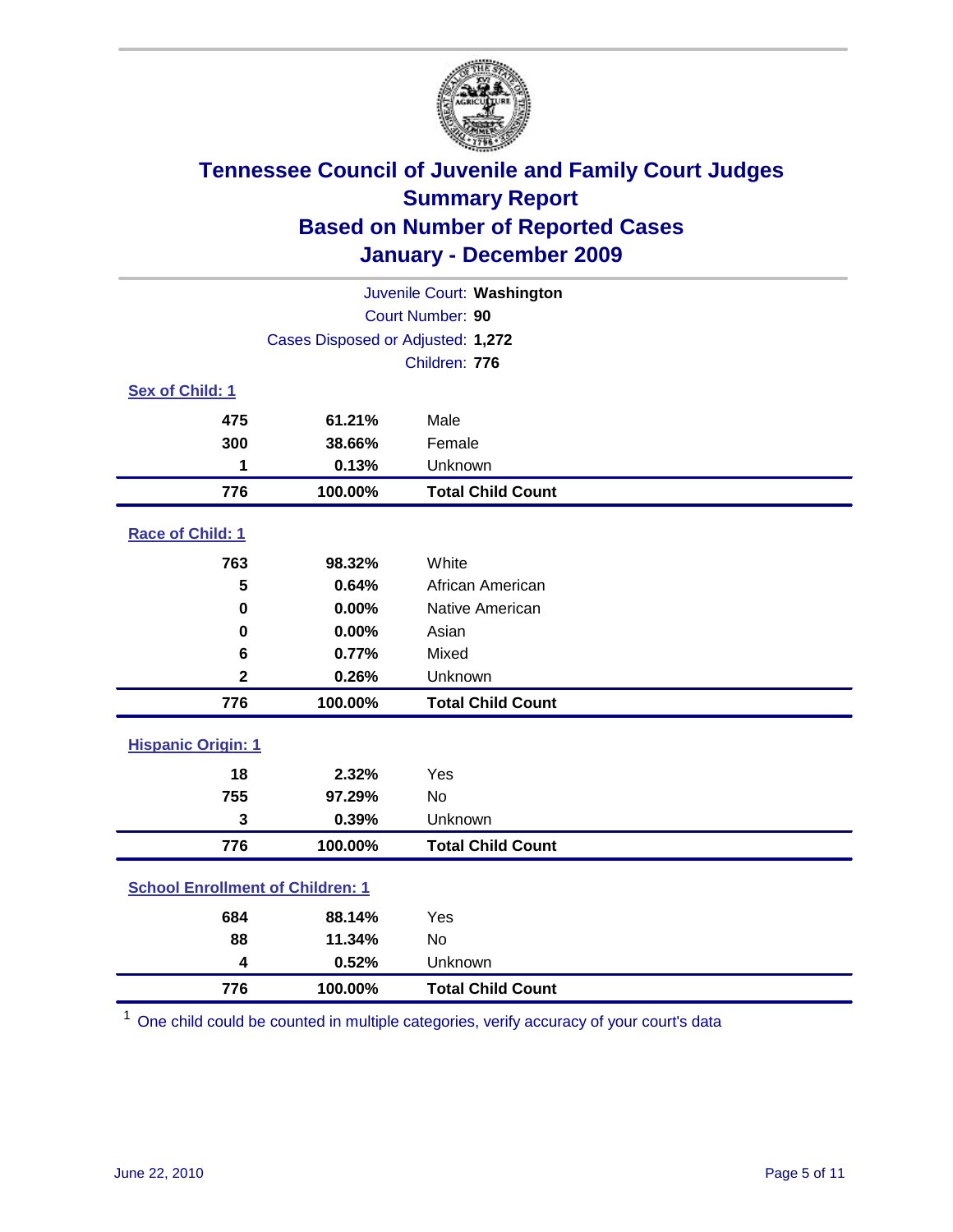

Court Number: **90** Juvenile Court: **Washington** Cases Disposed or Adjusted: **1,272** Children: **776**

### **Living Arrangement of Child at Time of Referral: 1**

| 776          | 100.00%  | <b>Total Child Count</b>     |
|--------------|----------|------------------------------|
| 8            | 1.03%    | Other                        |
| 4            | 0.52%    | Unknown                      |
| $\mathbf{2}$ | 0.26%    | Independent                  |
| 11           | 1.42%    | In an Institution            |
| $\mathbf{2}$ | 0.26%    | In a Residential Center      |
| 9            | 1.16%    | In a Group Home              |
| 21           | 2.71%    | With Foster Family           |
| $\mathbf{2}$ | 0.26%    | With Adoptive Parents        |
| 81           | 10.44%   | <b>With Relatives</b>        |
| 63           | 8.12%    | With Father                  |
| 315          | 40.59%   | With Mother                  |
| 34           | 4.38%    | With Mother and Stepfather   |
| 7            | $0.90\%$ | With Father and Stepmother   |
| 217          | 27.96%   | With Both Biological Parents |
|              |          |                              |

### **Type of Detention: 2**

| 1.272 | 100.00%  | <b>Total Detention Count</b> |
|-------|----------|------------------------------|
| 0     | $0.00\%$ | Other                        |
| 1,221 | 95.99%   | Does Not Apply               |
| 0     | $0.00\%$ | <b>Unknown</b>               |
| 0     | $0.00\%$ | <b>Psychiatric Hospital</b>  |
| 0     | 0.00%    | Jail - No Separation         |
| 0     | $0.00\%$ | Jail - Partial Separation    |
| 0     | 0.00%    | Jail - Complete Separation   |
| 51    | 4.01%    | Juvenile Detention Facility  |
| 0     | $0.00\%$ | Non-Secure Placement         |
|       |          |                              |

<sup>1</sup> One child could be counted in multiple categories, verify accuracy of your court's data

<sup>2</sup> If different than number of Cases (1272) verify accuracy of your court's data.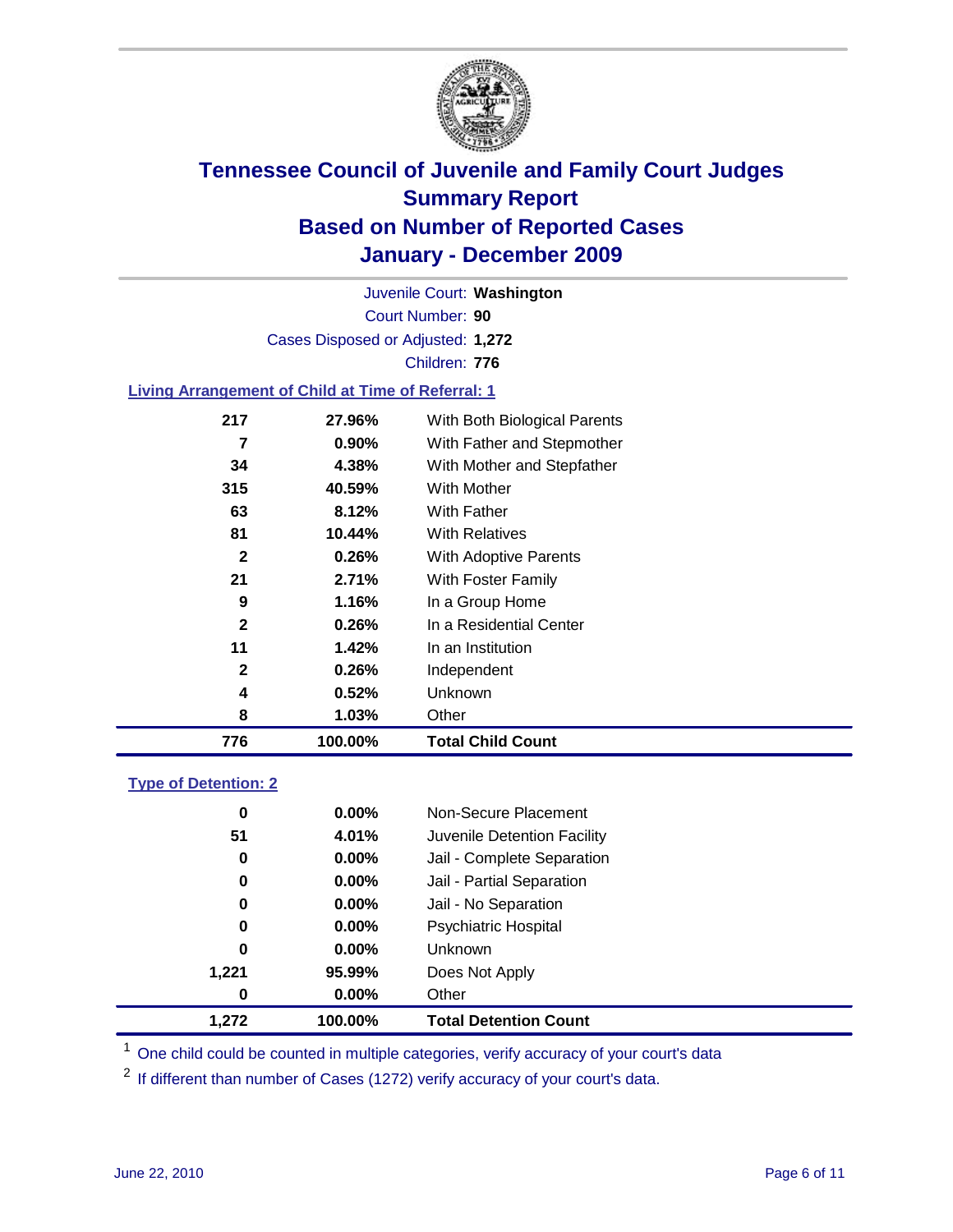

|                                                    | Juvenile Court: Washington        |                                      |  |  |  |
|----------------------------------------------------|-----------------------------------|--------------------------------------|--|--|--|
|                                                    | Court Number: 90                  |                                      |  |  |  |
|                                                    | Cases Disposed or Adjusted: 1,272 |                                      |  |  |  |
|                                                    |                                   | Children: 776                        |  |  |  |
| <b>Placement After Secure Detention Hearing: 1</b> |                                   |                                      |  |  |  |
| 27                                                 | 2.12%                             | Returned to Prior Living Arrangement |  |  |  |
| 14                                                 | 1.10%                             | Juvenile Detention Facility          |  |  |  |
| $\mathbf 0$                                        | 0.00%                             | Jail                                 |  |  |  |
| $\mathbf{2}$                                       | 0.16%                             | Shelter / Group Home                 |  |  |  |
| 5                                                  | 0.39%                             | <b>Foster Family Home</b>            |  |  |  |
| $\bf{0}$                                           | 0.00%                             | Psychiatric Hospital                 |  |  |  |
| U                                                  | 0.00%                             | Unknown                              |  |  |  |
| 1,221                                              | 95.99%                            | Does Not Apply                       |  |  |  |
| 3                                                  | 0.24%                             | Other                                |  |  |  |
| 1,272                                              | 100.00%                           | <b>Total Placement Count</b>         |  |  |  |
| <b>Intake Actions: 2</b>                           |                                   |                                      |  |  |  |
|                                                    |                                   |                                      |  |  |  |
| 497                                                | 36.52%                            | <b>Petition Filed</b>                |  |  |  |
| $\mathbf{2}$                                       | 0.15%                             | <b>Motion Filed</b>                  |  |  |  |
| 204                                                | 14.99%                            | <b>Citation Processed</b>            |  |  |  |
| 0                                                  | 0.00%                             | Notification of Paternity Processed  |  |  |  |
| 638                                                | 46.88%                            | Scheduling of Judicial Review        |  |  |  |
| 0                                                  | 0.00%                             | Scheduling of Administrative Review  |  |  |  |
| 0                                                  | 0.00%                             | Scheduling of Foster Care Review     |  |  |  |
| $\bf{0}$                                           | 0.00%                             | <b>Unknown</b>                       |  |  |  |
| 1                                                  | 0.07%                             | Does Not Apply                       |  |  |  |
| 19                                                 | 1.40%                             | Other                                |  |  |  |
| 1,361                                              | 100.00%                           | <b>Total Intake Count</b>            |  |  |  |

<sup>1</sup> If different than number of Cases (1272) verify accuracy of your court's data.

<sup>2</sup> If different than number of Referral Reasons (1361), verify accuracy of your court's data.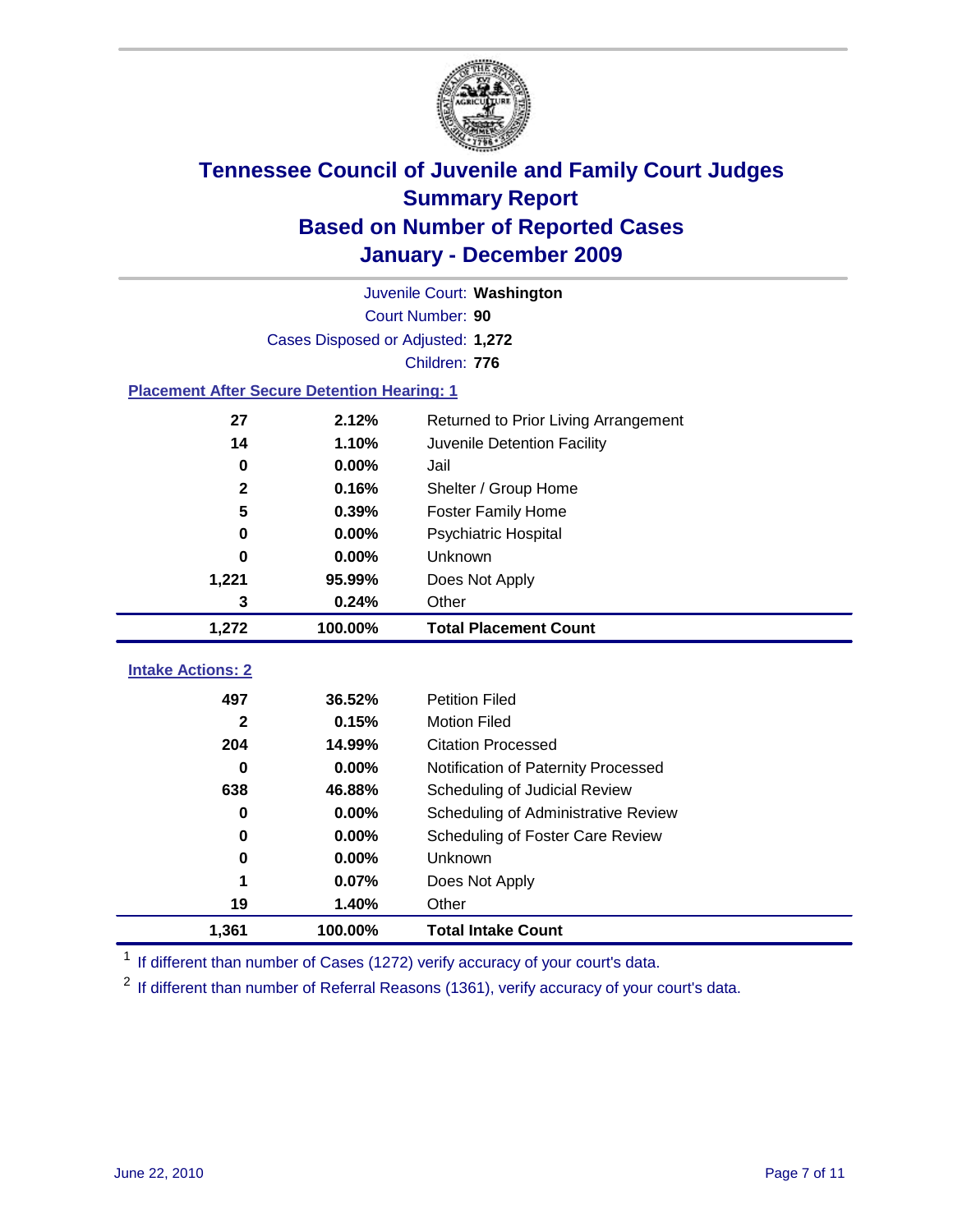

Court Number: **90** Juvenile Court: **Washington** Cases Disposed or Adjusted: **1,272** Children: **776**

### **Last Grade Completed by Child: 1**

| 71                                      | 9.15%   | Too Young for School     |
|-----------------------------------------|---------|--------------------------|
| $\bf{0}$                                | 0.00%   | Preschool                |
| $\mathbf{2}$                            | 0.26%   | Kindergarten             |
| 1                                       | 0.13%   | 1st Grade                |
| 1                                       | 0.13%   | 2nd Grade                |
| $\mathbf{2}$                            | 0.26%   | 3rd Grade                |
| 0                                       | 0.00%   | 4th Grade                |
| $\mathbf{2}$                            | 0.26%   | 5th Grade                |
| 8                                       | 1.03%   | 6th Grade                |
| 11                                      | 1.42%   | 7th Grade                |
| 63                                      | 8.12%   | 8th Grade                |
| 68                                      | 8.76%   | 9th Grade                |
| 96                                      | 12.37%  | 10th Grade               |
| 79                                      | 10.18%  | 11th Grade               |
| 7                                       | 0.90%   | 12th Grade               |
| 0                                       | 0.00%   | Non-Graded Special Ed    |
| 3                                       | 0.39%   | <b>GED</b>               |
| 7                                       | 0.90%   | Graduated                |
| 0                                       | 0.00%   | Never Attended School    |
| 354                                     | 45.62%  | Unknown                  |
| 1                                       | 0.13%   | Other                    |
| 776                                     | 100.00% | <b>Total Child Count</b> |
| <b>Enrolled in Special Education: 1</b> |         |                          |

| 776 | 100.00% | <b>Total Child Count</b> |
|-----|---------|--------------------------|
| 22  | 2.84%   | Unknown                  |
| 736 | 94.85%  | No                       |
| 18  | 2.32%   | Yes                      |
|     |         |                          |

One child could be counted in multiple categories, verify accuracy of your court's data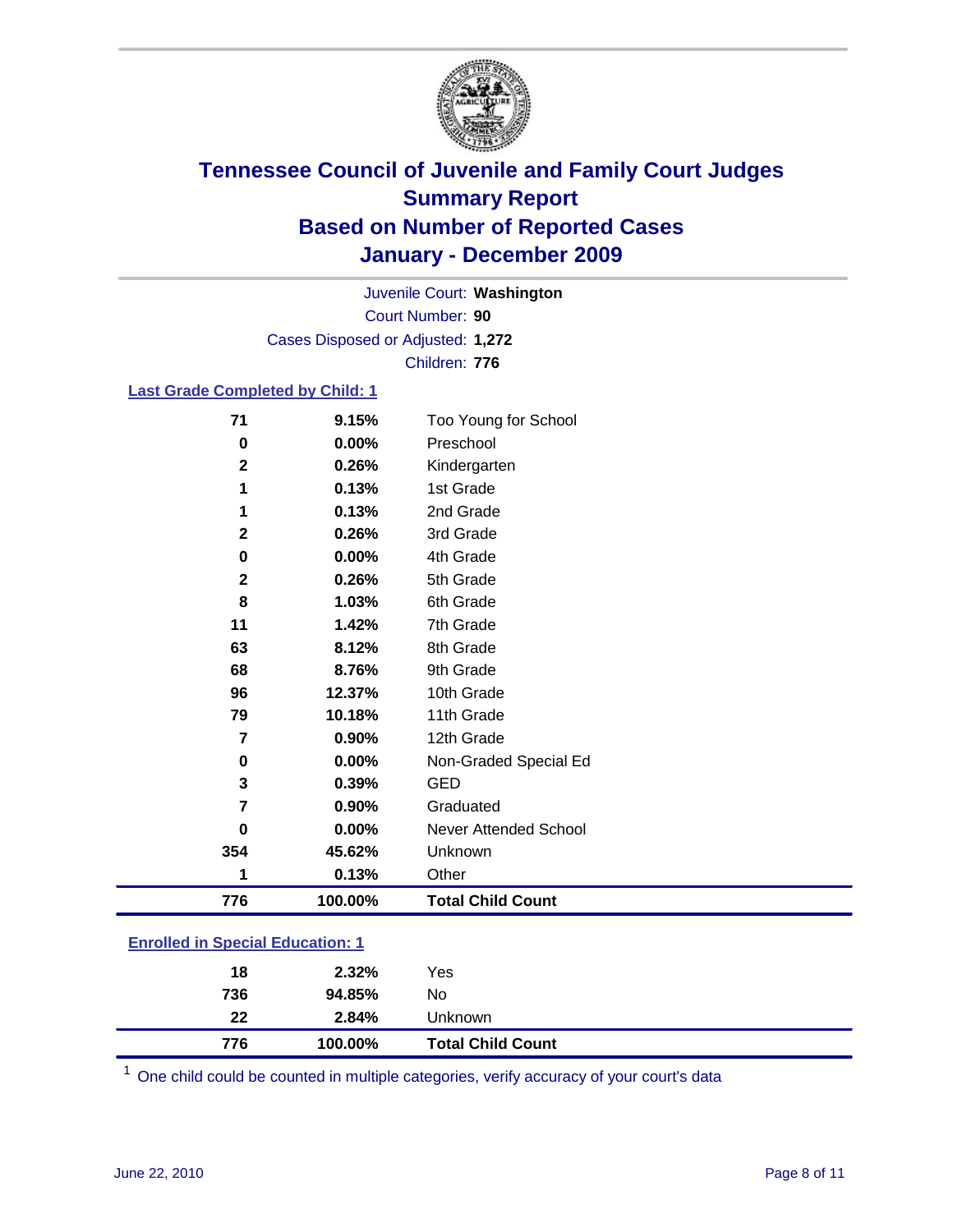

|                              | Juvenile Court: Washington        |                           |  |  |
|------------------------------|-----------------------------------|---------------------------|--|--|
|                              | Court Number: 90                  |                           |  |  |
|                              | Cases Disposed or Adjusted: 1,272 |                           |  |  |
|                              | Children: 776                     |                           |  |  |
| <b>Action Executed By: 1</b> |                                   |                           |  |  |
| 1,359                        | 99.85%                            | Judge                     |  |  |
| 1                            | 0.07%                             | Referee                   |  |  |
| 0                            | 0.00%                             | <b>YSO</b>                |  |  |
| 1                            | 0.07%                             | Other                     |  |  |
| 0                            | 0.00%                             | Unknown                   |  |  |
| 1,361                        | 100.00%                           | <b>Total Action Count</b> |  |  |

### **Formal / Informal Actions: 1**

| 438   | 32.18%   | Dismissed                                        |
|-------|----------|--------------------------------------------------|
| 3     | 0.22%    | Retired / Nolle Prosequi                         |
| 150   | 11.02%   | <b>Complaint Substantiated Delinquent</b>        |
| 3     | 0.22%    | <b>Complaint Substantiated Status Offender</b>   |
| 38    | 2.79%    | <b>Complaint Substantiated Dependent/Neglect</b> |
| 0     | 0.00%    | <b>Complaint Substantiated Abused</b>            |
| 0     | $0.00\%$ | <b>Complaint Substantiated Mentally III</b>      |
| 114   | 8.38%    | Informal Adjustment                              |
| 107   | 7.86%    | <b>Pretrial Diversion</b>                        |
| 0     | $0.00\%$ | <b>Transfer to Adult Court Hearing</b>           |
| 0     | $0.00\%$ | Charges Cleared by Transfer to Adult Court       |
| 45    | 3.31%    | <b>Special Proceeding</b>                        |
| 0     | $0.00\%$ | <b>Review Concluded</b>                          |
| 0     | $0.00\%$ | Case Held Open                                   |
| 463   | 34.02%   | Other                                            |
| 0     | 0.00%    | <b>Unknown</b>                                   |
| 1,361 | 100.00%  | <b>Total Action Count</b>                        |

<sup>1</sup> If different than number of Referral Reasons (1361), verify accuracy of your court's data.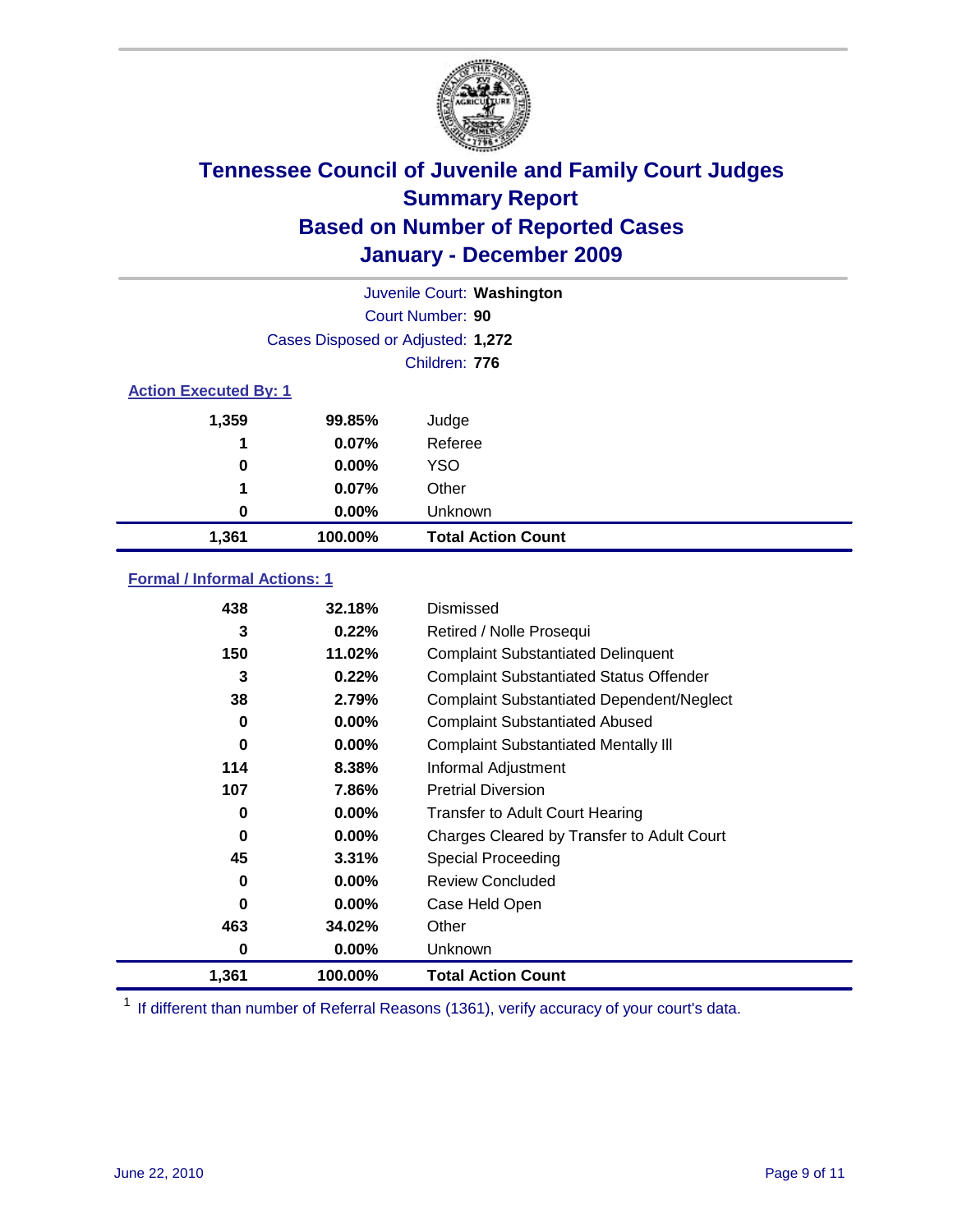

|                       |                                   | Juvenile Court: Washington                            |
|-----------------------|-----------------------------------|-------------------------------------------------------|
|                       |                                   | Court Number: 90                                      |
|                       | Cases Disposed or Adjusted: 1,272 |                                                       |
|                       |                                   | Children: 776                                         |
| <b>Case Outcomes:</b> |                                   | There can be multiple outcomes for one child or case. |
| 421                   | 25.52%                            | <b>Case Dismissed</b>                                 |
| 3                     | 0.18%                             | Case Retired or Nolle Prosequi                        |
| 0                     | 0.00%                             | Warned / Counseled                                    |
| 0                     | 0.00%                             | <b>Held Open For Review</b>                           |
| 107                   | 6.48%                             | Supervision / Probation to Juvenile Court             |
| 0                     | 0.00%                             | <b>Probation to Parents</b>                           |
| 0                     | 0.00%                             | Referral to Another Entity for Supervision / Service  |
| 0                     | 0.00%                             | Referred for Mental Health Counseling                 |
| 18                    | 1.09%                             | Referred for Alcohol and Drug Counseling              |
| 0                     | 0.00%                             | <b>Referred to Alternative School</b>                 |
| 0                     | 0.00%                             | Referred to Private Child Agency                      |
| 110                   | 6.67%                             | Referred to Defensive Driving School                  |
| 3                     | 0.18%                             | Referred to Alcohol Safety School                     |
| 0                     | 0.00%                             | Referred to Juvenile Court Education-Based Program    |
| 2                     | 0.12%                             | Driver's License Held Informally                      |
| 0                     | 0.00%                             | <b>Voluntary Placement with DMHMR</b>                 |
| 0                     | 0.00%                             | <b>Private Mental Health Placement</b>                |
| 0                     | 0.00%                             | <b>Private MR Placement</b>                           |
| 2                     | 0.12%                             | Placement with City/County Agency/Facility            |
| 0                     | 0.00%                             | Placement with Relative / Other Individual            |
| 18                    | 1.09%                             | Fine                                                  |
| 5                     | 0.30%                             | <b>Public Service</b>                                 |
| 12                    | 0.73%                             | Restitution                                           |
| 0                     | 0.00%                             | <b>Runaway Returned</b>                               |
| $\mathbf 2$           | 0.12%                             | No Contact Order                                      |
| 0                     | 0.00%                             | Injunction Other than No Contact Order                |
| 9                     | 0.55%                             | <b>House Arrest</b>                                   |
| 0                     | 0.00%                             | <b>Court Defined Curfew</b>                           |
| 0                     | 0.00%                             | Dismissed from Informal Adjustment                    |
| 0                     | 0.00%                             | <b>Dismissed from Pretrial Diversion</b>              |
| 57                    | 3.45%                             | Released from Probation                               |
| 0                     | 0.00%                             | <b>Transferred to Adult Court</b>                     |
| 0                     | $0.00\%$                          | <b>DMHMR Involuntary Commitment</b>                   |